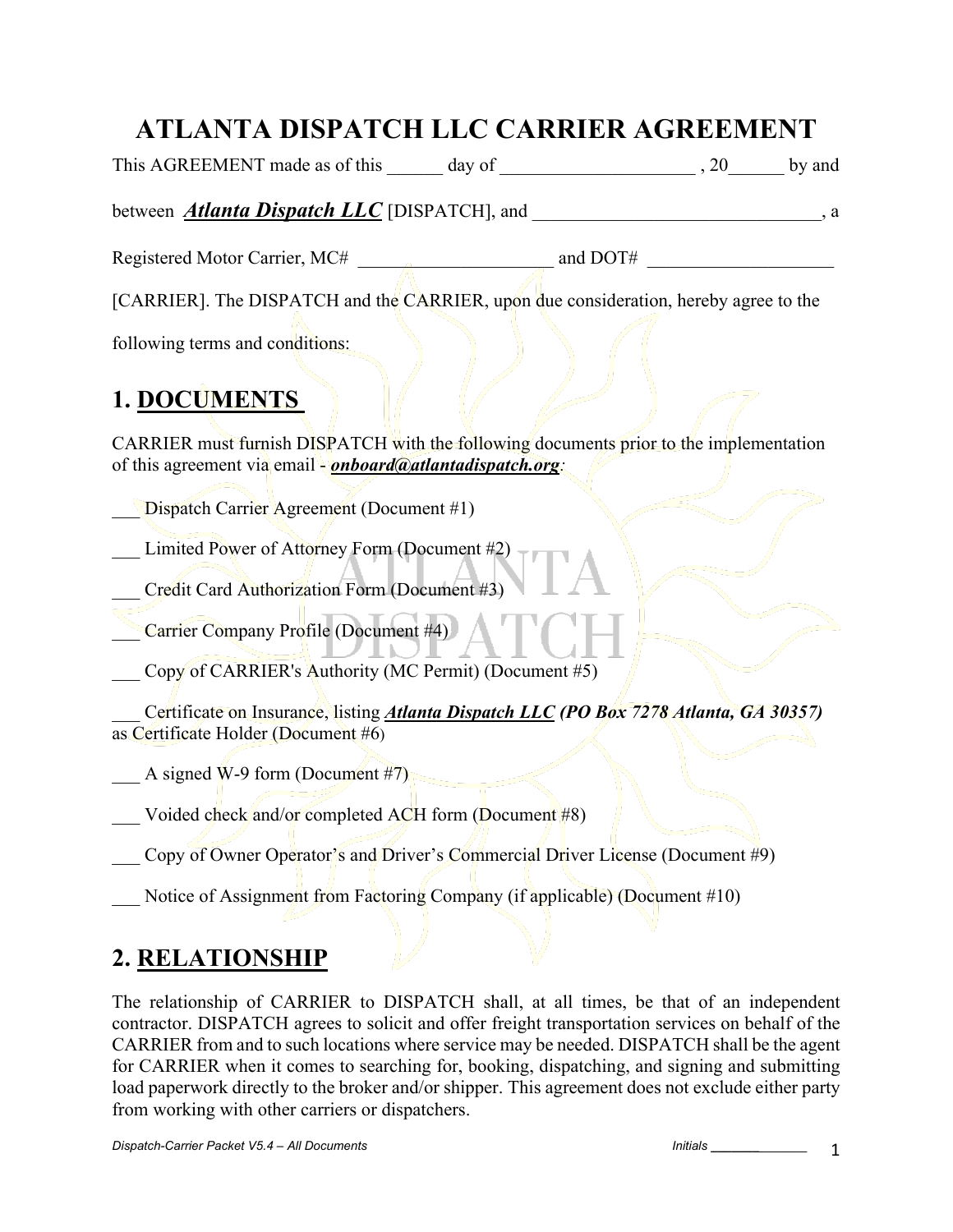### **3. TERM**

The term of this AGREEMENT shall be effective as of the date hereof, and shall continue thereafter for a term of one (1) year of such date, and automatically renew from year to year thereafter, subject to the right of either party hereto to cancel the AGREEMENT at any time upon not less than thirty (30) days written notice by certified mail of one party to another.

# **4. DISPATCH SERVICE METHOD**

DISPATCH's objective is to design a pro-active logistic plan based on CARRIER's territory preference. The plan is developed considering the current market conditions in order to take advantage of the most profitable freight opportunities. DISPATCH's logistics coordinators ("dispatchers") will find loads that best match CARRIER's preferences and communicate such options with CARRIER and/or it's driver. Once CARRIER agrees to accept the load, DISPATCH will send all necessary and required supporting documents to broker/shipper. Once the load confirmation is received, it is forwarded to CARRIER, for its records. DISPATCH agrees to "assist" CARRIER with any load issues, road assistance, advances, and paperwork.

## **5. MEMBERSHIP SERVICE PLAN (Select all that apply)**

*\_\_\_\_ Semi Truck(s) with trailer – Load Selection for a flat fee of 8.5% of the gross of the load. \_\_\_\_ Semi Truck(s) Power Only – Load Selection for a flat fee of 9% of the gross of the load. \_\_\_\_ Box Truck(s) & Hotshot(s) – Load Selection for a flat fee of 10% of the gross of the load.* 

## **6. DISPATCHER COMPENSATION**

Each week the invoice period begins on Friday and ends the following Thursday. The fees from all loads delivered between those days will be invoiced via QuickBooks on Thursday and is due upon receipt. If payment is not received via the QuickBooks link by Sunday, DISPATCH will debit the owed amount plus an additional \$25 from the bank account provided by CARRIER on this agreement. If the payment is unsuccessful after the ACH debit attempt, there will be a \$100 reinstatement fee.

### **7. NON-SOLICITATION**

CARRIER agrees that it will not solicit services to any broker, shipper, consignor, or customer of DISPATCH where the CARRIER transport loads, or is made aware of such traffic, as a result of DISPATCH's efforts. It is further agreed that this non-solicitation provision shall be in force and effect during the term of this AGREEMENT and for a period of one (1) year from the date of the termination of this AGREEMENT for any reason. In the event of non-compliance with the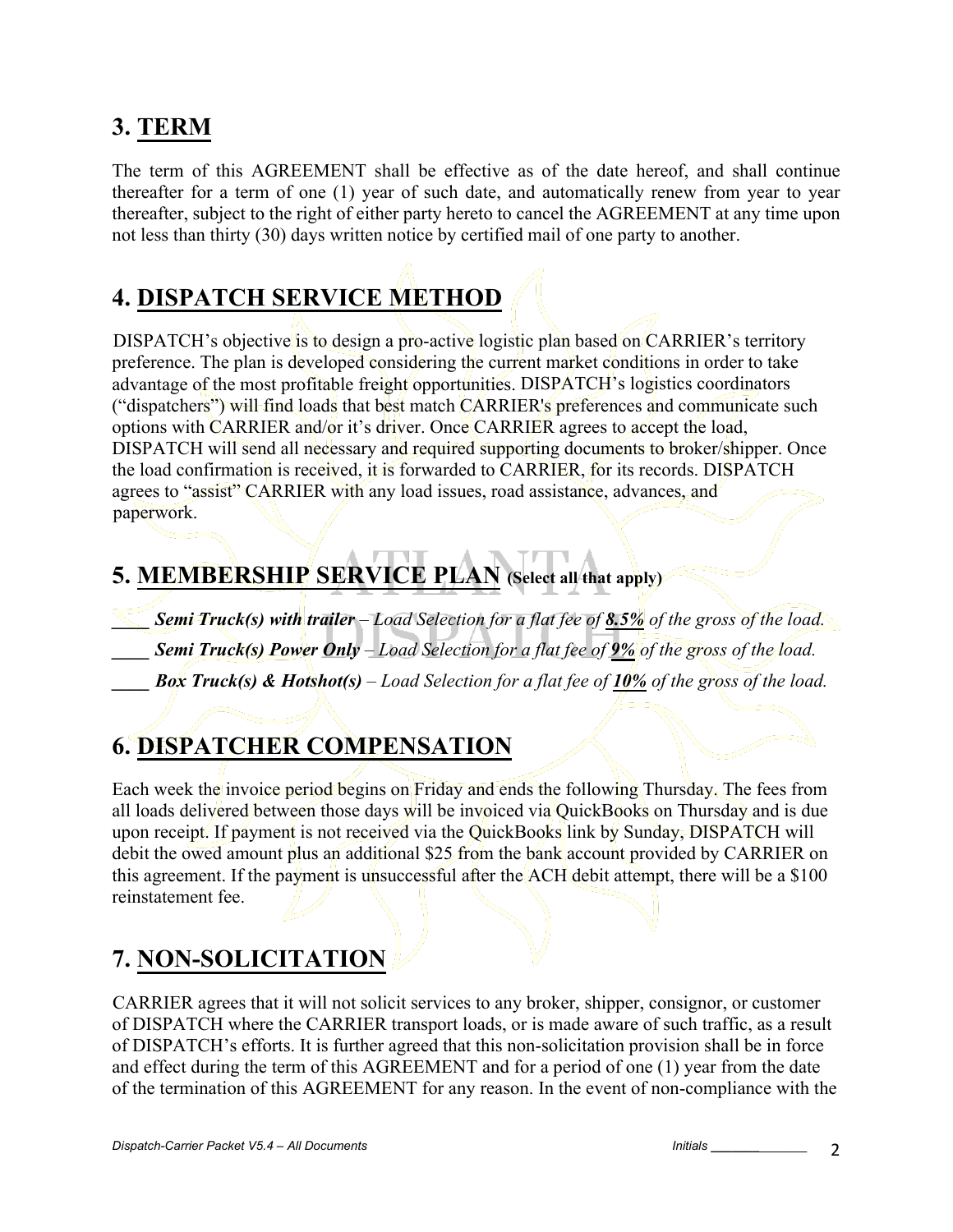specific provisions of this paragraph, CARRIER upon discovery of breach, be liable to DISPATCH for 100 percent (100%) of the gross transportation revenue received by CARRIER from said shipper(s) within one (1) year after the date of termination of this AGREEMENT.

## **8. BILL OF LADING (BOLs)**

Each shipment will be evidenced by a bill of lading issued by other brokers/shippers. CARRIER must review BOLs prior to departing the shipper. CARRIER is responsible for getting the driver's "in" and "out" times signed by the shipper and receiver if DISPATCH is to seek detention pay. Such bill of lading or receipts are to be maintained and clear and legible copies are to be submitted to DISPATCH by CARRIER for the purpose of DISPATCH submitting to the broker and/or shipper.

### **9. EQUIPMENT**

CARRIER agrees to provide, operate and maintain in good working condition, motor vehicles and all allied equipment necessary to perform the transportation schedule in a safe, efficient and economical manner. CARRIER agrees to provide properly qualified, trained and licensed drivers and other personnel to perform the transportation and related services under this Agreement and each transportation schedule in a safe, efficient and economical manner. CARRIER's personnel are expected to always conduct themselves in a professional manner and shall ascertain and comply with all of Customer's facility rules and regulations while on Customer's premises.

## **10. FREIGHT LOSS, DAMAGE OR DELAY**

CARRIER shall have the sole and exclusive care, custody and control of the shipper's property from the time it is picked up for transportation, until it is delivered to the destination. CARRIER assumes the liability of a common carrier for loss, delay, damage to or destruction of any and all of shipper's goods or property while under CARRIER's care. Payments by CARRIER to DISPATCH or its customer, pursuant to the provisions of this section, shall be made within thirty (30) days following receipt by CARRIER of DISPATCH's or customer's invoice and supporting documentation for the claim.

### **11. SUB-CONTRACT PROHIBITION**

CARRIER specifically agrees that all freight tendered to it by DISPATCH shall be transported on equipment operated only under the authority of CARRIER, and that CARRIER shall not in any manner sub-contract, broker, or in any other form arrange for the freight to be transported by a third party without the prior written consent of DISPATCH.

### **12. INDEMNIFICATION**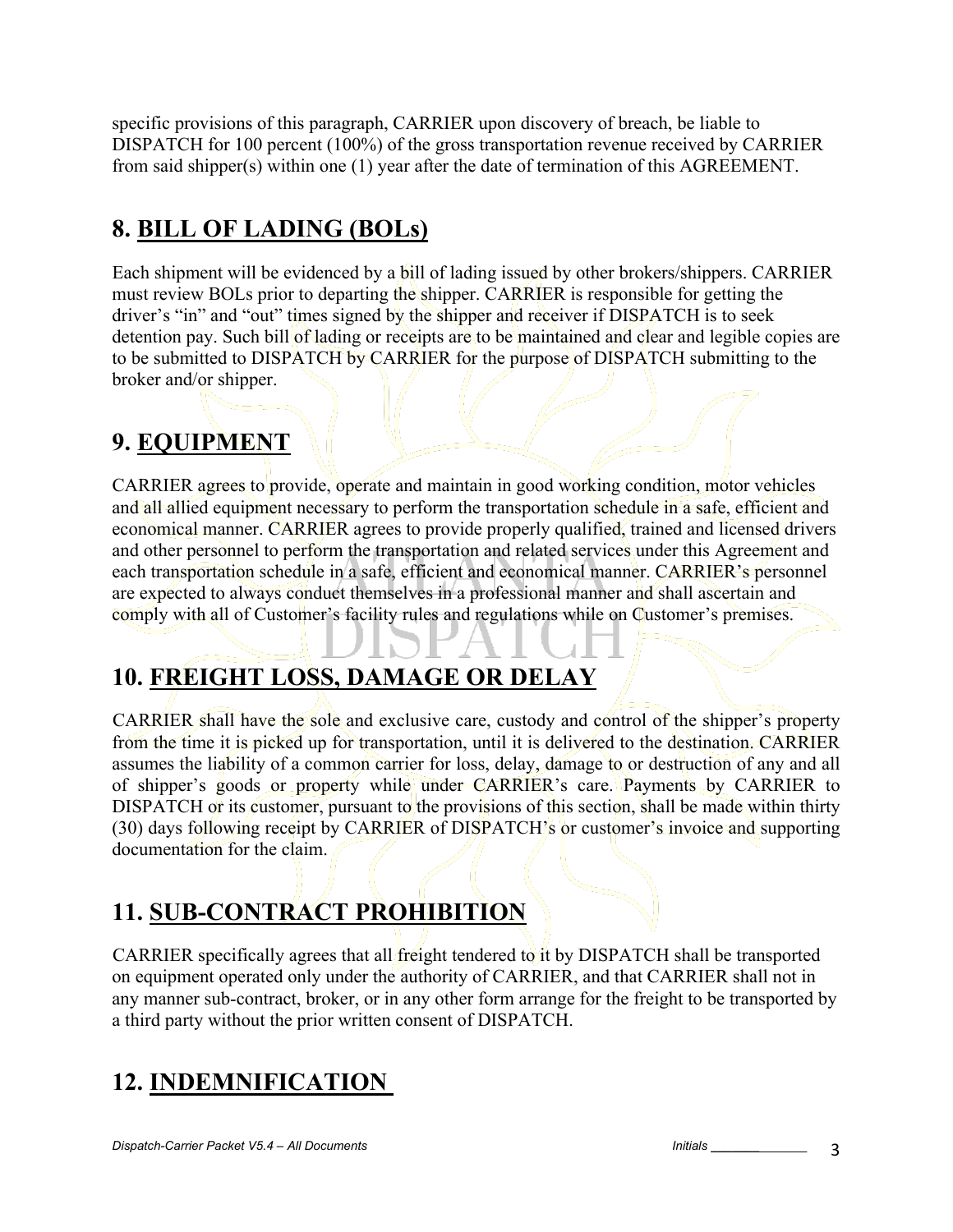CARRIER agrees to indemnify, defend and hold DISPATCH and its customer (including their officers, directors, employees, subcontractors and agents) harmless from and against any and all liabilities, damage, fines, penalties, costs, claims, demands and expenses of whatever type or nature. CARRIER shall be responsible for and agrees to indemnify DISPATCH for any and all personal injury, property damage, loss, claim, injury, obligation or liability arising from CARRIER's actions, behavior or transportation pursuant to this agreement.

# **13. GOVERNING LAW, JURISDICTIONS AND VENUE**

This agreement shall be governed by and constructed in accordance with laws of the State of Georgia both as interpretation and performance. DISPATCH and CARRIER hereby consent to and agree to submit to the jurisdiction of the federal and State courts located in Fulton County, Georgia in connection with any claims or controversies arising out of this Agreement.

### **14. ADDITIONAL PROVISIONS**

If a load is cancelled due to the CARRIER being late or equipment breakdowns, the CARRIER will still be charged for the load.

In the case of failed debit attempt due to insufficient funds, there is a built-in grace period of 48 hours after the due date, before the account is subject to suspension. In which case, the account must be paid current and is subject to a reinstatement fee of \$100.

Broker and shipper load traffic learned by working with DISPATCH is confidential and CARRIER is not to inform other carriers or dispatchers.

It is the responsibility of the driver to inform DISPATCH of all milestones (i.e., onsite at shipper, departing shipper, onsite at receiver, departing receiver, etc.).

#### **IN WITNESS WHEREOF**,

the parties hereto have executed this Agreement as of the date first above written.

#### **DISPATCH: CARRIER:**

Company: *Atlanta Dispatch LLC* Company:

Contact: **Jorie Myers**, *CEO* Contact: \_\_\_\_\_\_\_\_\_\_\_\_\_\_\_\_\_\_\_\_\_\_\_\_

| Signature: | Lorie Myers |
|------------|-------------|
|            |             |

Signature: \_\_\_\_\_\_\_\_\_\_\_\_\_\_\_\_\_\_\_\_ Signature: \_\_\_\_\_\_\_\_\_\_\_\_\_\_\_\_\_\_\_\_\_\_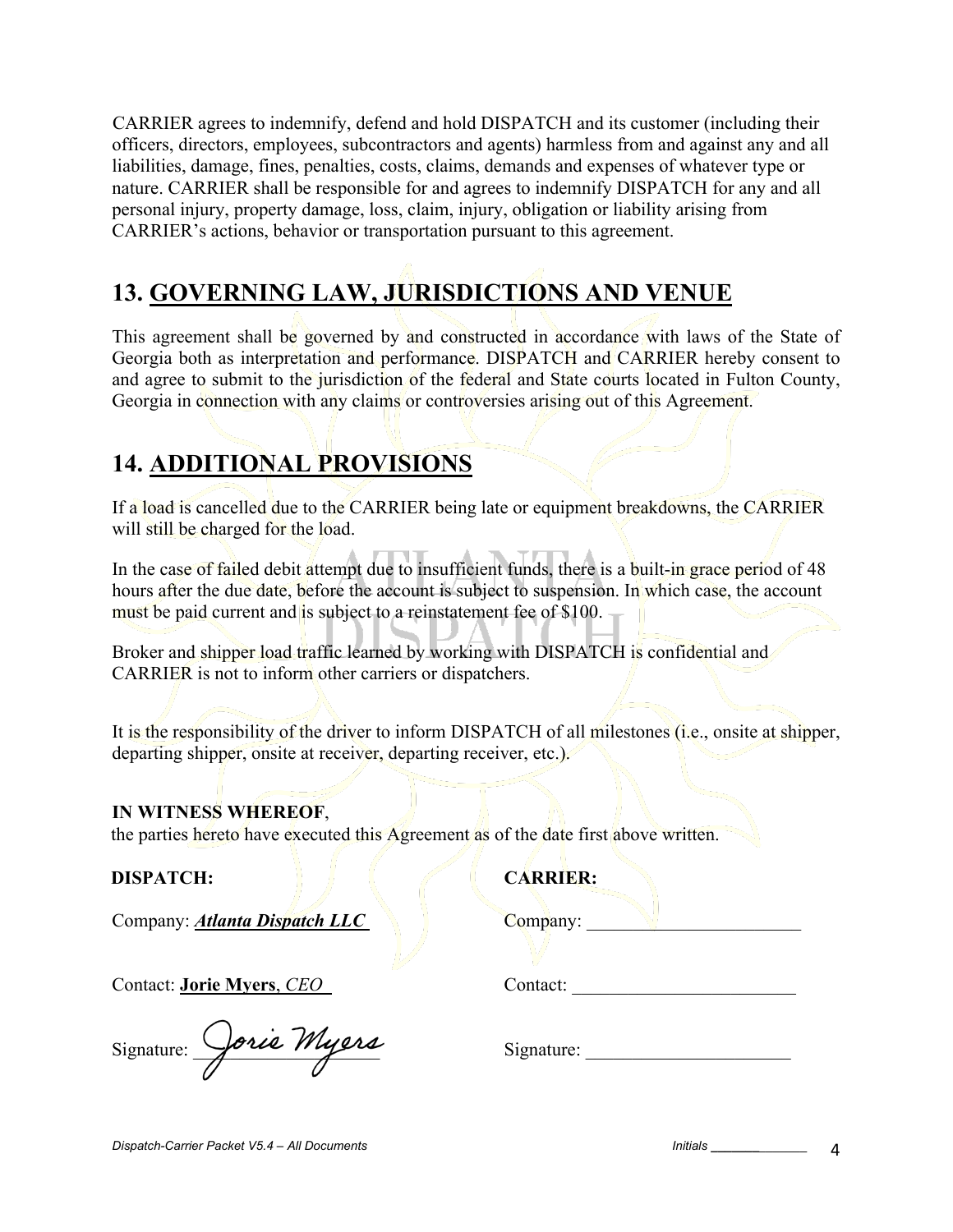## **LIMITED POWER OF ATTORNEY**

|                             | This Limited Power of Attorney (the AGREEMENT) is made effective on of this<br>day of           |
|-----------------------------|-------------------------------------------------------------------------------------------------|
| , 20                        | by and between: ATLANTA DISPATCH LLC,                                                           |
|                             | hereinafter called DISPATCH, a company established under the laws of the State of Georgia,      |
| and                         | , hereinafter called CARRIER, motor                                                             |
| carrier company with MC $#$ | . CARRIER hereby appoints                                                                       |
|                             | DISPATCH as my Attorney-in-Fact (AGENT). DISPATCH's agents shall have full power and            |
|                             | authority to act on my behalf. This power and authority shall authorize DISPATCH to manage      |
|                             | and conduct affairs and to exercise all of my legal rights and powers, including all rights and |
|                             | powers that I may acquire in the future. DISPATCH powers shall include, but not be limited to,  |
| the power to:               |                                                                                                 |
|                             |                                                                                                 |

• Professional dispatch services, including contacting drivers, shippers and brokers on my behalf for cargo; Transference of Paperwork (Carrier Packet, Rate Confirmations, Insurance Certificates, Invoices and all necessary Paperwork) to shippers; Signing and executing rate confirmations for freight.

This Power of Attorney shall be construed broadly as a General Power of Attorney. The listing of specific powers is not intended to limit or restrict the general powers granted in this Power of Attorney in any manner. DISPATCH shall not be liable for any loss that results from a judgment error that was made in good faith. However, DISPATCH shall be liable for willful misconduct or the failure to act in good faith, while acting under the authority of this Power of Attorney. I authorize DISPATCH to indemnify and hold harmless any third party who accepts and acts under this document. This Power of Attorney shall become effective immediately and shall remain in full force and effect until revoked by me in writing. Such revocation is to be send via e-mail 10 days in advance to DISPATCH to dispatch@atlantadispatch.org.

IN WITNESS WHEREOF, the parties hereto have executed this Agreement on the date below.

**ATLANTA DISPATCH REPRESENTATIVE: CARRIER REPRESENTATIVE:** 

| AILANIA DISPATCH REPRESENTATIVE: - CARRIER REPRESENTATIVE: |                  |
|------------------------------------------------------------|------------------|
| <b>NAME</b><br>Jorie Myers                                 | <b>NAME</b>      |
| Jorie Myers<br><b>SIGNATURE</b>                            | <b>SIGNATURE</b> |
| <b>TITLE</b><br><b>CEO</b>                                 | <b>TITLE</b>     |
| DATE 1 / 1 /<br>2022                                       | <b>DATE</b>      |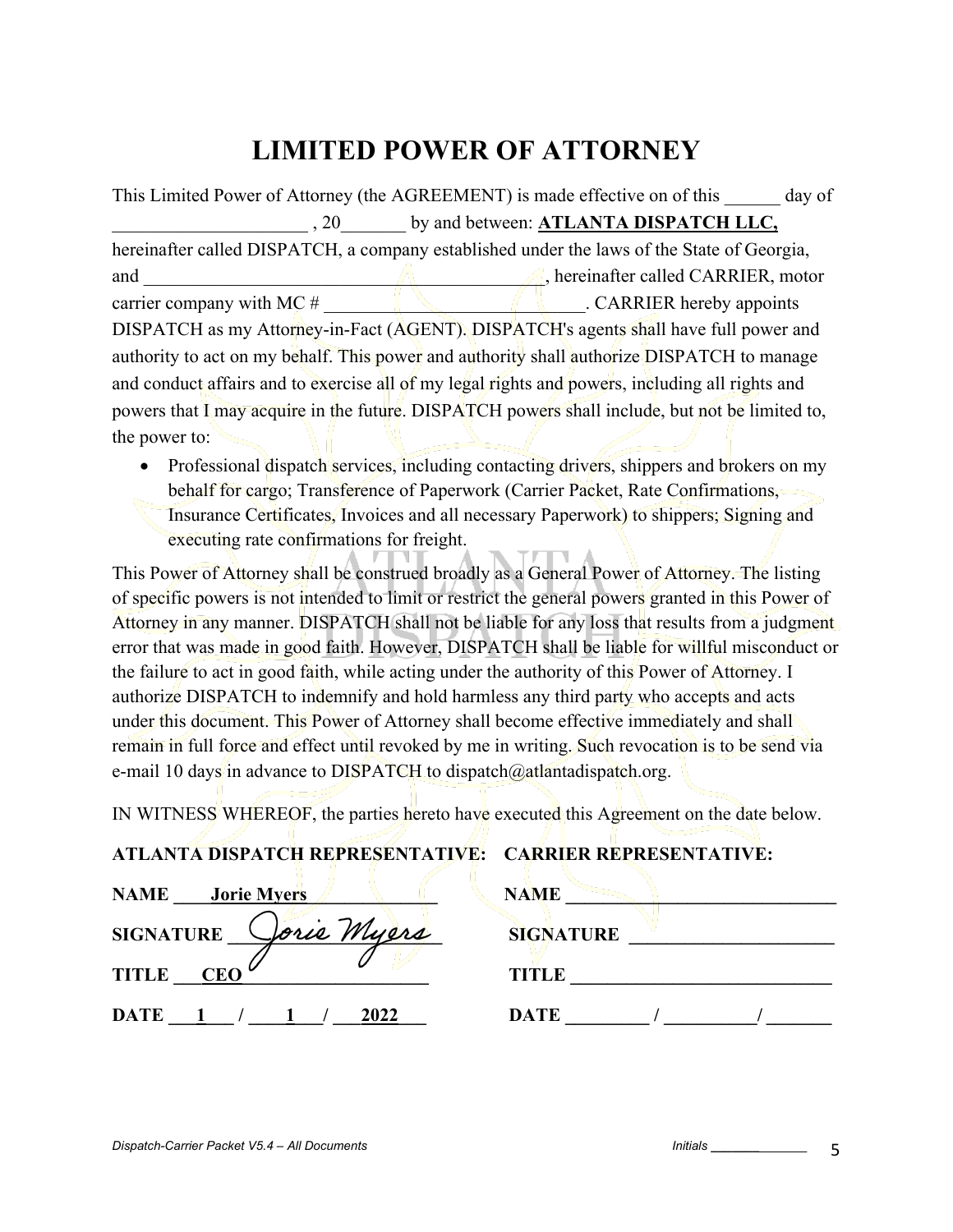### **ACH PAYMENT AUTHORIZATION FORM**

I, where of the state of the state of  $\Box$ CARRIER, do hereby authorize Atlanta Dispatch LLC, hereinafter called DISPATCH, to initiate a debit entry in accordance with the equipment type selected in this agreement, to the bank account indicated below, in consideration of the dispatching service provided to me. I understand that my signature on this authorization form, along with a photocopy of the front and the back of my driver license, will allow me the convenience of not having to produce these items for impression at the time of service.

| Name on the Banking<br>Institution:                                | Name on the<br><b>Bank Account:</b> |  |
|--------------------------------------------------------------------|-------------------------------------|--|
| <b>Bank Address:</b><br>(Street Address, City, State,<br>Zip Code) | <b>Routing Number:</b>              |  |
| <b>Bank Phone Number:</b>                                          | <b>Account Number:</b>              |  |

This authorization is to remain in full force until the dispatch carrier agreement is terminated. I understand that I will be notified via email when DISPATCH debits my account. Any revocation shall not be effective until DISPATCH is notified by CARRIER in writing to cancel this automatic payment authorization, in such time and in such a manner as to afford DISPATCH a reasonable opportunity to act on it.

| <b>ACCOUNT HOLDER'S SIGNATURE</b> |  | <b>ACCOUNT HOLDERS'S EMAIL</b> |  |
|-----------------------------------|--|--------------------------------|--|
|                                   |  |                                |  |
| <b>Carrier Name:</b>              |  |                                |  |
| <b>Contact Name:</b>              |  |                                |  |
| Date:                             |  |                                |  |
|                                   |  |                                |  |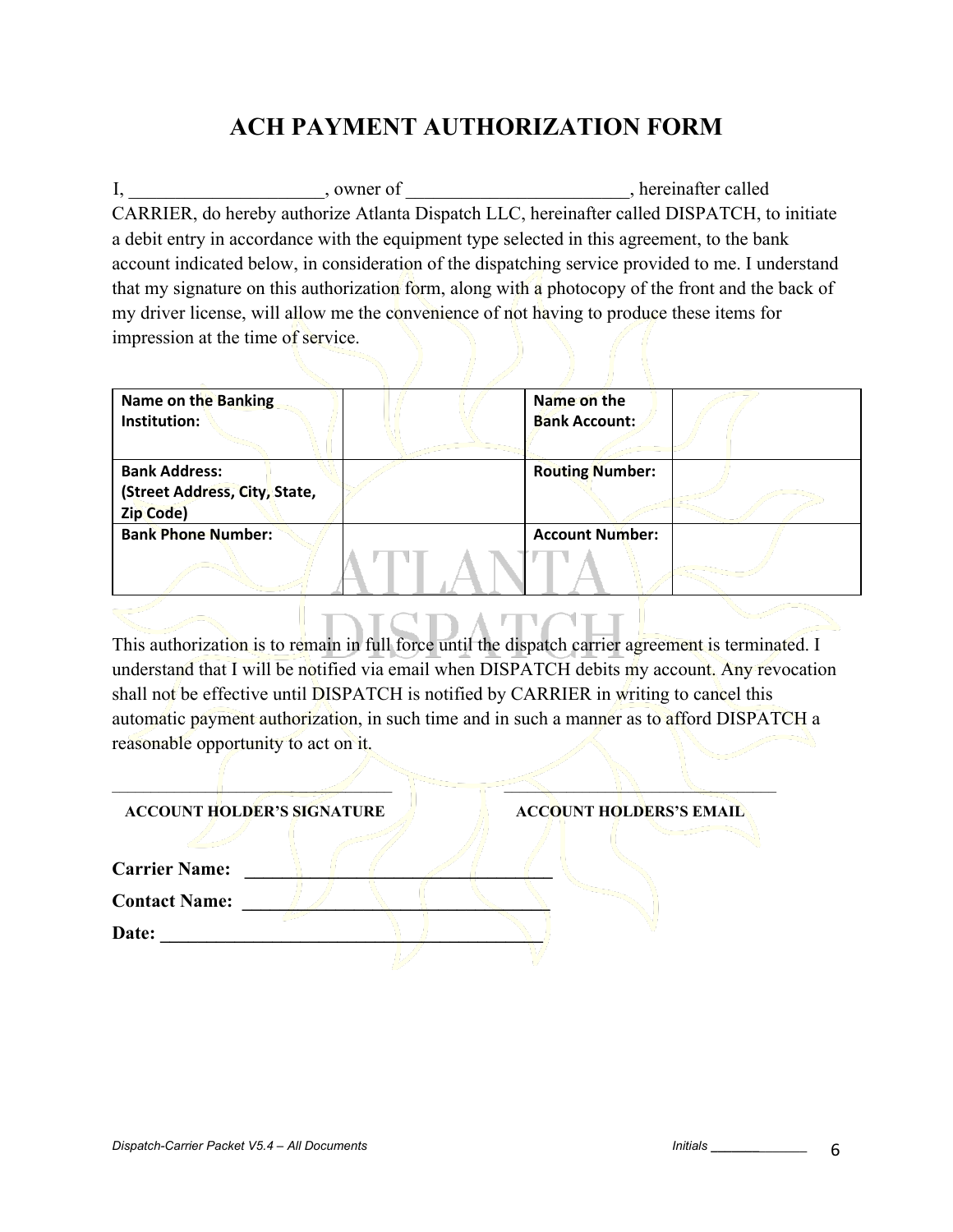# **CARRIER COMPANY PROFILE**

Please complete this form. This information is for our use only and will not be released to any third party without your express written permission.

# **1. CARRIER COMPANY INFORMATION**  COMPANY NAME:  $\text{MC } \#$ :  $\text{DOT } \#$ :  $\text{EIN/SS } \#$ :  $\text{SCAC } \text{CODE:}$ CONTACT: EMAIL: PHONE: The set of the set of the set of the set of the set of the set of the set of the set of the set of the set of the set of the set of the set of the set of the set of the set of the set of the set of the set of the se ADDRESS: \_\_\_\_\_\_\_\_\_\_\_\_\_\_\_\_\_\_\_\_\_\_\_\_\_\_\_\_\_\_\_\_\_\_\_\_\_\_\_\_\_\_\_\_\_\_\_\_\_\_\_\_\_\_\_\_\_\_\_\_\_\_\_\_\_\_\_  $CITY:$   $STATE:$   $ZIP:$ **2. EQUIPMENT SECTION**  ZIP CODE WHERE VEHICLES & TRAILERS ARE PARKED: IS YOUR COMPANY EXEMPT FROM THE ELD MANDATE (Y/N)? IF NO, WHAT IS YOUR ELD PROVIDER NAME? ELD LOGIN USERNAME: \_\_\_\_\_\_\_\_\_\_\_\_\_\_\_\_\_\_\_ PASSWORD: \_\_\_\_\_\_\_\_\_\_\_\_\_\_\_\_\_\_\_\_\_\_\_ **VEHICLES DETAILS # OF VEHICLES # OF VEHICLES WITH SLEEPER # OF VEHICLES WITH DAYCAB** SEMI TRUCK BOX TRUCK HOT SHOT  $\mathbb{R}^2$ H CARGO VAN U OTHER VEHICLES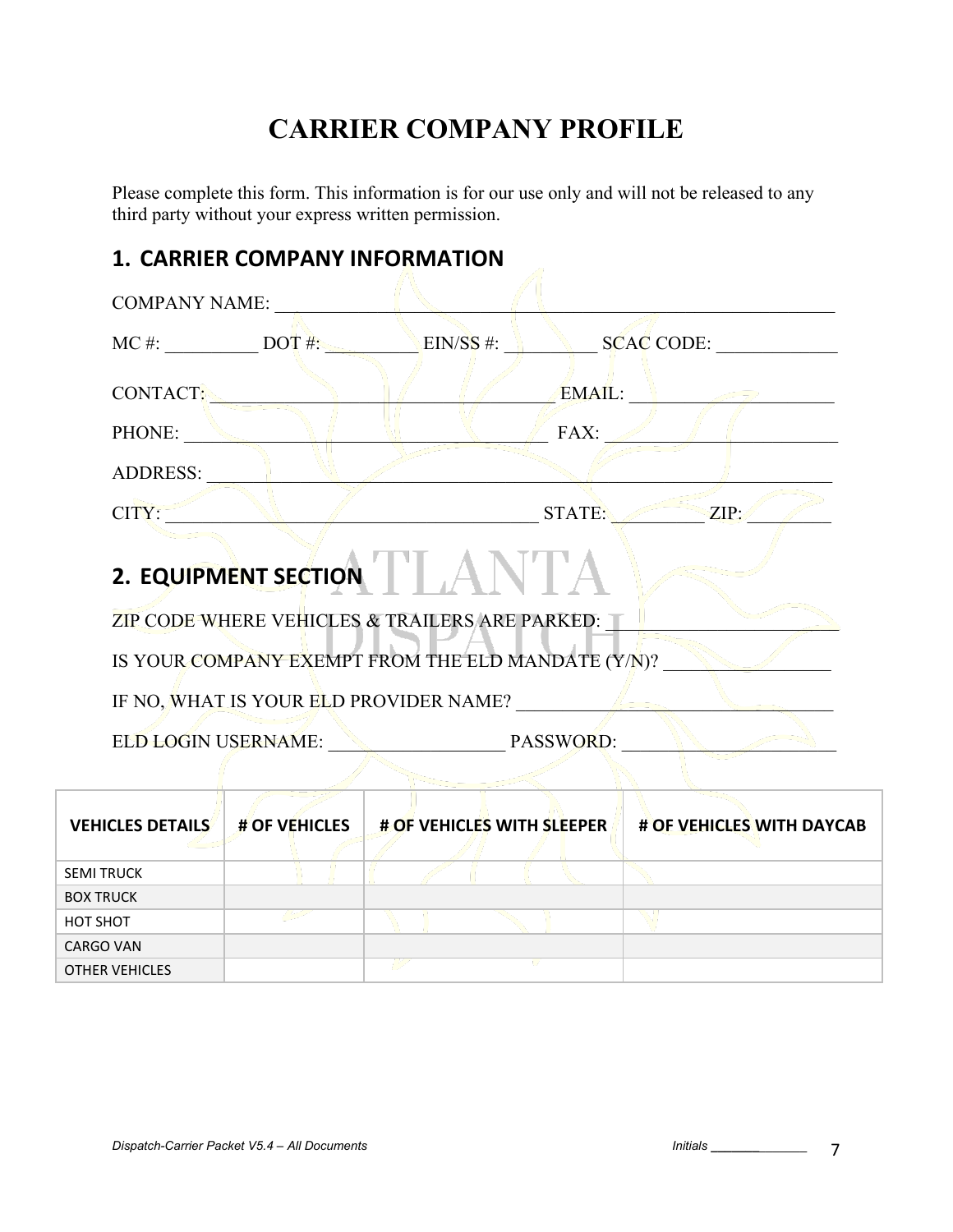| <b>TRAILER</b><br><b>DETAILS</b> | # OF<br><b>UNITS</b> | <b>LENGTH</b><br>IN<br><b>FEET</b> | <b>WIDTH IN</b><br><b>INCHES</b><br><b>AT</b><br><b>TRAILER</b><br><b>OPENING</b> | <b>HEIGHT IN</b><br><b>INCHES</b><br>AT<br><b>TRAILER</b><br><b>OPENING</b> | <b>E-TRACKS</b><br><b>INSIDE</b><br><b>TRAILER?</b><br>(Y/N) | <b>TRAILER</b><br>DOOR:<br>SWING,<br>ROLLUP,<br>OR N/A? | <b>LIFT</b><br>GATE? | # WITH<br><b>AIR</b><br><b>RIDE</b> |
|----------------------------------|----------------------|------------------------------------|-----------------------------------------------------------------------------------|-----------------------------------------------------------------------------|--------------------------------------------------------------|---------------------------------------------------------|----------------------|-------------------------------------|
| DRY VAN                          |                      |                                    |                                                                                   |                                                                             |                                                              |                                                         |                      |                                     |
| <b>REEFER</b>                    |                      |                                    |                                                                                   |                                                                             |                                                              |                                                         |                      |                                     |
| <b>FLATBED</b>                   |                      |                                    |                                                                                   |                                                                             |                                                              |                                                         |                      |                                     |
| <b>BOX TRUCK #1</b>              |                      |                                    |                                                                                   |                                                                             |                                                              |                                                         |                      |                                     |
| <b>BOX TRUCK #2</b>              |                      |                                    |                                                                                   |                                                                             |                                                              |                                                         |                      |                                     |
| <b>BOX TRUCK #3</b>              |                      |                                    |                                                                                   |                                                                             |                                                              |                                                         |                      |                                     |
| <b>OTHER</b>                     |                      |                                    |                                                                                   |                                                                             |                                                              |                                                         |                      |                                     |

# **3. TRUCK & DRIVER(s) INFO**

Ú

| <b>DRIVER NAME</b> | <b>DRIVER</b><br><b>PHONE</b> | <b>DRIVER EMAIL</b> | <b>DRIVER</b><br><b>HOME</b><br><b>ZIP CODE</b> | LOCAL,<br><b>REGIONAL,</b><br>or OTR? | <b>HAZMAT</b><br><b>ENDORSED</b><br>Y/N? | <b>TANKER</b><br><b>ENDORSED</b><br>$Y/N$ ? | <b>TWIC</b><br><b>CARD</b><br>Y/N? | <b>TSA</b><br><b>CERTIFIED</b><br>Y/N? |
|--------------------|-------------------------------|---------------------|-------------------------------------------------|---------------------------------------|------------------------------------------|---------------------------------------------|------------------------------------|----------------------------------------|
|                    |                               |                     |                                                 |                                       |                                          |                                             |                                    |                                        |
|                    | يستعيد                        | -11                 | ₹.                                              | $\perp$<br>$ \mathbf{X}$ $\mathbf{X}$ |                                          |                                             |                                    |                                        |
|                    |                               |                     |                                                 |                                       |                                          |                                             |                                    |                                        |
| المحاسب أسامته     |                               |                     |                                                 |                                       |                                          |                                             |                                    |                                        |
|                    |                               |                     |                                                 |                                       |                                          |                                             |                                    |                                        |
|                    |                               |                     |                                                 |                                       |                                          |                                             |                                    |                                        |
|                    |                               |                     |                                                 |                                       |                                          |                                             |                                    |                                        |
|                    |                               |                     |                                                 |                                       |                                          |                                             |                                    |                                        |

 $\blacksquare$  $\Box$  $\mathbb{Z}$  , and the contract of  $\mathbb{Z}$  , and  $\mathbb{Z}$  , and  $\mathbb{Z}$  , and  $\mathbb{Z}$  , and  $\mathbb{Z}$  $\blacksquare$ 

#### **OTHER ADDITIONAL INFO/DRIVER AT HOME RESTRICTIONS:**

### **4. SERVICE AREAS OF OPERATION (Please check all that apply)**

**All Continental 48 States (check here) \_\_\_\_**

| AL        | <b>AR</b> | $A\mathbf{Z}$ | <b>CA</b> | CO | $\top$ CT | DE        | FL               | GA \      | $\overline{A}$           | ID        |    |
|-----------|-----------|---------------|-----------|----|-----------|-----------|------------------|-----------|--------------------------|-----------|----|
| IN        | <b>KS</b> | KY            | LA        | MA | MD        | ME        | MI               | MO        | <b>MN</b>                | <b>MS</b> | MT |
| NC        | <b>ND</b> | <b>NE</b>     | <b>NH</b> | NJ | <b>NM</b> | <b>NV</b> | $\mid$ NY $\mid$ | OH        | $\overline{\textbf{OK}}$ | OR        | PA |
| <b>RI</b> | <b>SC</b> | <b>SD</b>     | <b>TN</b> | TX | UT        | VA        | $\mathbf{V}$     | <b>WA</b> | WI                       | WV        | WY |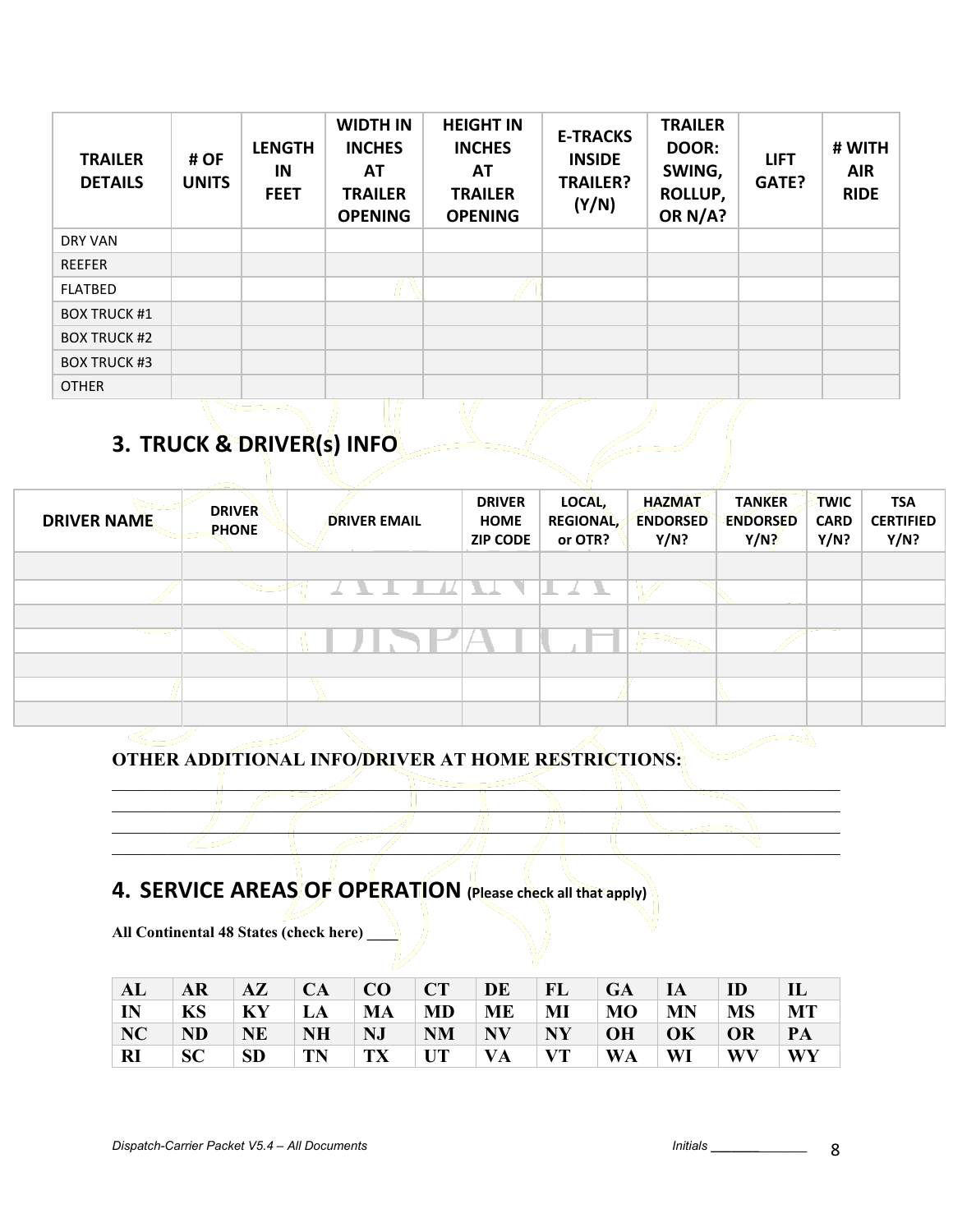### **5. FACTORING INFORMATION**

|                                                                                                   | CONTACT: E-MAIL:                                   |
|---------------------------------------------------------------------------------------------------|----------------------------------------------------|
|                                                                                                   | PHONE #: $\qquad \qquad$ $FAX#$ :                  |
| REMIT ADDRESS:                                                                                    |                                                    |
| CITY:                                                                                             | ZIP:<br>$\sqrt{\text{STATE:}}$                     |
| <b>6. INSURANCE INFORMATION</b>                                                                   |                                                    |
| INSURANCE PROVIDER/AGENCY:                                                                        |                                                    |
| IF PROGRESSIVE IS YOUR PROVIDER WE REQUIRE YOUR ONLINE LOGIN<br>CREDENTIALS : USERNAME: PASSWORD: |                                                    |
| CONTACT: A' V                                                                                     | EMAIL:                                             |
| PHONE #:<br>ADDRESS: DISPA <sup>FAX #:</sup>                                                      |                                                    |
|                                                                                                   |                                                    |
|                                                                                                   | $CITY: \n\[\Box$ $STATE: \n\[\Box$ $ZIP: \n\[\Box$ |
| 7. REFERENCES                                                                                     |                                                    |
| Please provide three (3) references of your company's past performance.                           |                                                    |
| COMPANY NAME:                                                                                     |                                                    |
| <b>CONTACT NAME:</b>                                                                              |                                                    |
| PHONE NUMBER:                                                                                     |                                                    |
| COMPANY NAME:                                                                                     |                                                    |
| <b>CONTACT NAME:</b>                                                                              |                                                    |
|                                                                                                   |                                                    |
| COMPANY NAME:                                                                                     |                                                    |
| CONTACT NAME:                                                                                     |                                                    |
| PHONE NUMBER:                                                                                     |                                                    |